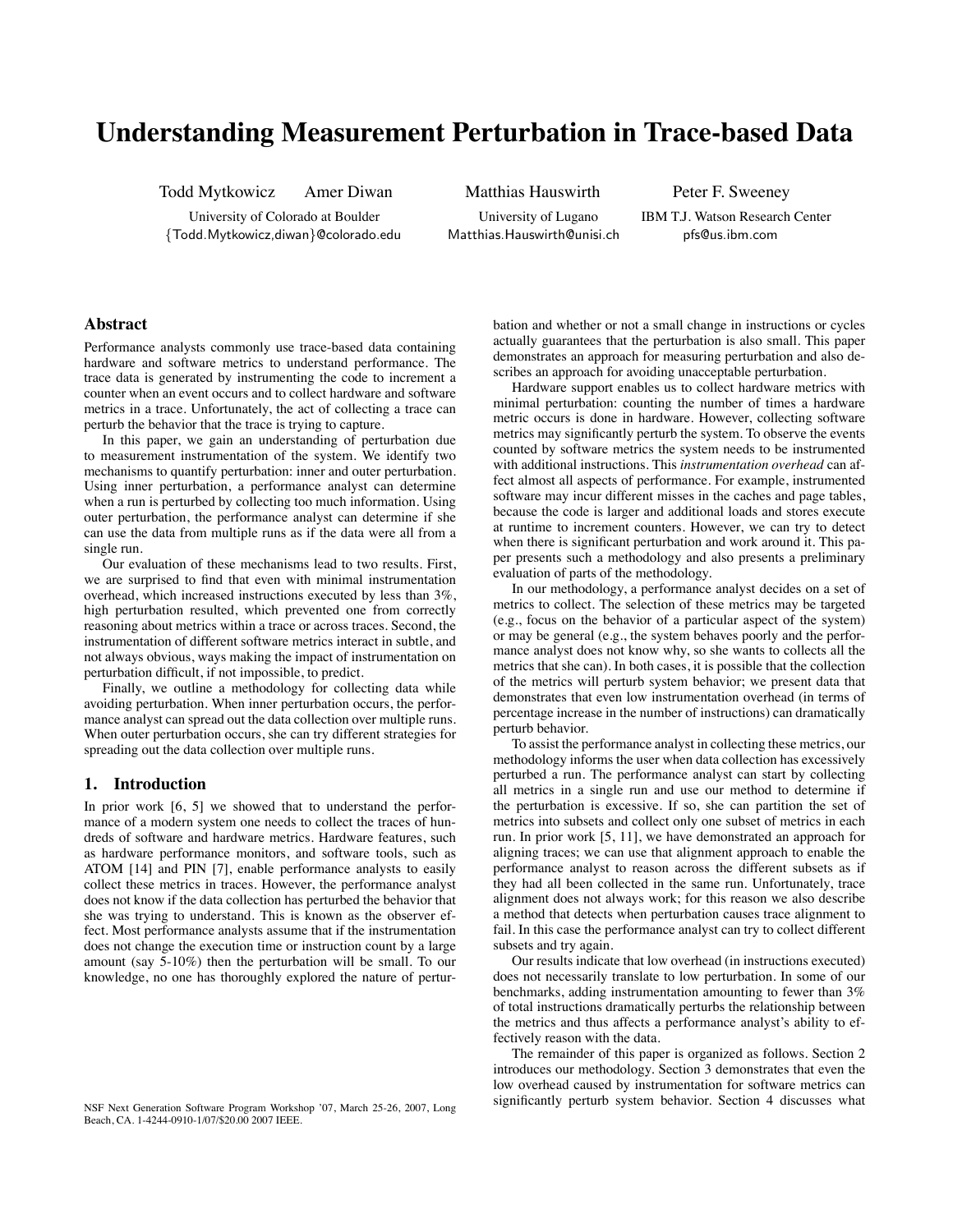

**Figure 1.** Inner perturbation

further work needs to be done to make our methodology a reality. Section 5 discusses related work and Section 6 concludes.

## **2. Methodology**

We consider perturbation to occur when instrumentation changes relationships between metrics. For example, if before instrumentation L1 and L2 cache misses follow the same trends but after instrumentation they do not follow the same trends any more, we consider perturbation to have occurred. To capture the notion of "same trends" or "different trends" we use statistical correlation. Thus, in this paper, we quantify perturbation as the variation in correlation scores before and after instrumentation.

Our methodology provides two approaches to measure perturbation: *Inner perturbation* for deciding whether a given run has been perturbed by the metrics that it collected, and *outer perturbation* for deciding whether two runs are similar enough that we can reason across them.

#### **2.1 Establishing a baseline**

Before we can determine whether or not there is perturbation, we first need to establish a base line: what does an unperturbed run look like? Unfortunately, it is impossible to collect data without any perturbation at all. However, we expect that the perturbation with hardware performance monitors is minimal because the only cost is in taking the interrupt at each interrupt interval. Because the interrupt interval is quite large, tens to hundreds of milliseconds (Section 3), we use a run with only hardware performance monitors as the *baseline* trace.

#### **2.2 Inner perturbation**

To determine if instrumentation has excessively perturbed a run *R*, we compare that run to a *baseline* run, *B*, which does not capture software metrics. We require *B* and *R* collect the same hardware metrics. *R* generally collects additional software metrics. We compute the correlation score of each distinct pair of hardware metrics in *B* and do the same for *R*. We call these computed correlations "inner correlations" because the two metrics being correlated come from the same trace. We then compare the correlation scores in *B* to the corresponding scores in *R* (which gives us the inner *perturbations*). If the correlation scores are significantly different between *B* and *R* then we know that the software metrics have perturbed *R*. For example, let's suppose *B* contains the hardware metrics (H1, H2, H3) and *R* contains these metrics plus software metrics (S1, S2) (Figure 1). To see if collecting S1 and S2 perturbed *R*, we compute the inner correlation scores of the following metric pairs for *B* and also for *R*: (H1,H2), (H1,H3), (H2,H3). Then we compare the correlation of H1 with H2 in *B* to their correlation in *R*, the correlation of H1 and H3 in the *B* to their correlation in *R* and so on, to determine if collecting (S1, S2) has perturbed the run.



**Figure 2.** Outer perturbation

#### **2.3 Outer perturbation**

Outer perturbation enables us to determine if instrumentation has perturbed a run to the point that it can not be aligned properly with another run. Once again assume that we use a baseline trace *B* as above (though that is not strictly necessary). We align *B* to the trace of a run of interest *R* using an alignment technique. Then, for each hardware metric, we correlate the hardware metric in *B* to the same metric in the aligned *R* (Figure 2). We call these calculations *outer correlations* because they correlate the signal of a metric from one trace with the signal of the same or another metric from *a different* trace. If there is minimal perturbation and the alignment works correctly, then the correlation scores should all be 1.0 (i.e., perfect correlation). Any significant deviation from 1.0 (which we call outer perturbation) indicates a perturbation.

Outer perturbation assumes a trace alignment technique that aligns the trace records in the two traces. Trace alignment may align a trace record in one trace with multiple records in the other trace. In this paper, we use dynamic time warping  $[1, 5]$  to align traces; however, one can use any alignment technique.

#### **3. Experiments**

We now measure and analyze the effect of perturbation due to instrumentation on the relationship between metrics. We quantify the "relationship between two metrics" as the Spearman's correlation coefficient between the metrics.

#### **3.1 Infrastructure**

To conduct the experiments in this paper, we added an extension to CIL [12] which instruments C programs. Our extension inserts two kinds of instrumentation: for low-level events and for high-level events.

For low-level events we insert calls to PAPI [2], a portable interface for accessing hardware performance monitors, at the beginning of a program's execution to identify the set of hardware metrics to be collected. The cost of counting how many times a hardware metric occurs is zero because it is done in hardware.

For the high-level events, we add instrumentation to the C program. For each kind of instrumentation, we add a global variable to the C program and increment that variable every time that event occurs.

To collect hardware and software metric values at regular intervals, we use the setitimer interface provided by the Linux kernel. We register a signal handler that collects events over a millisecond interval. The signal handler tells PAPI to stop counting events, then fetches the values of the metrics, writes them to disk, resets their values, and resumes counting. Although collecting metric values introduces perturbation to a program's execution, the perturbation is minimal as long as the timer interval is sufficiently large. We picked our timer interval to be on the order of tens to hundreds of milliseconds (more on this below), and carefully designed the code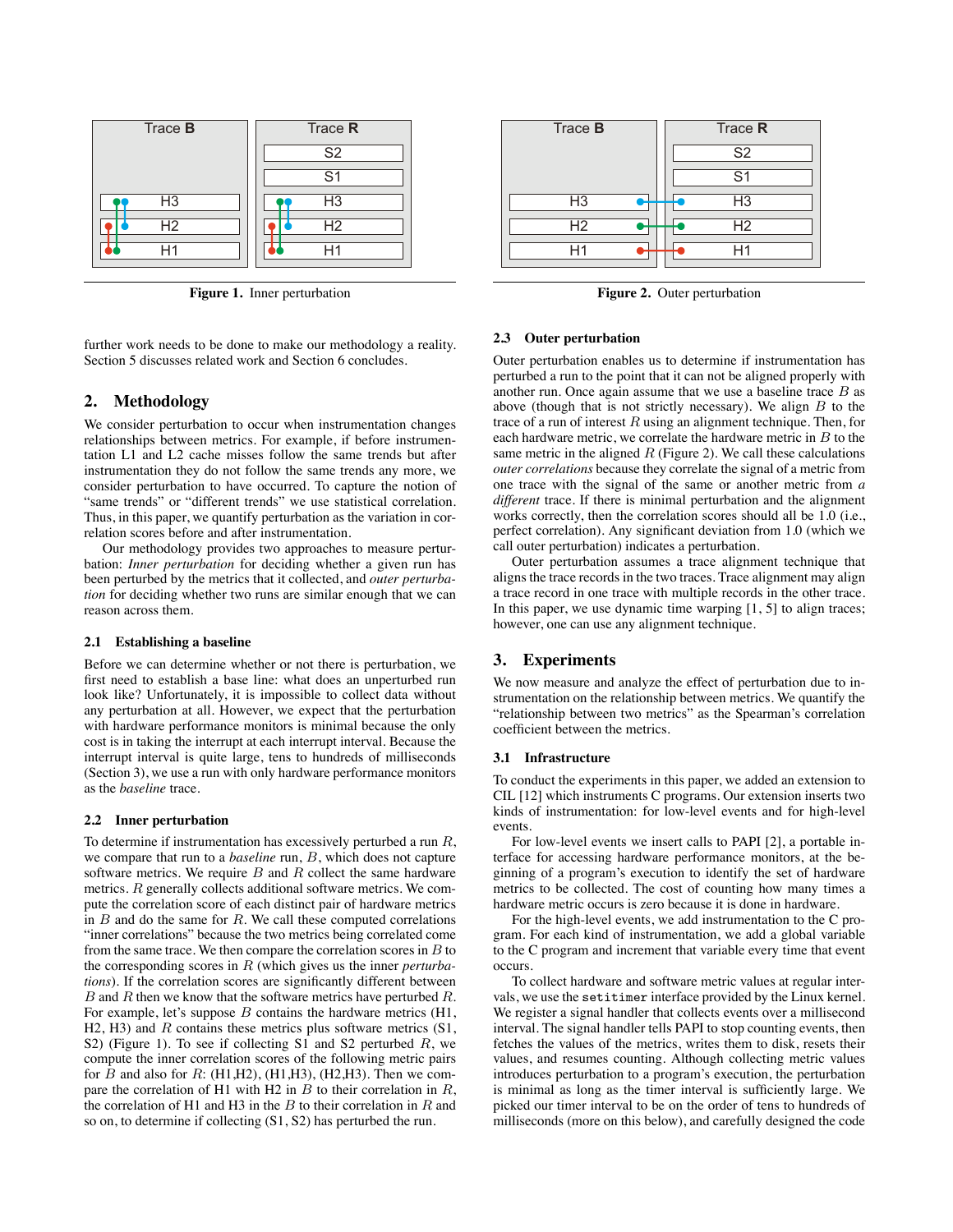executed by the signal handler to do the least amount of work in collecting hardware and software events.

Given a configuration file that describes what hardware metrics to collect and exactly what software metrics to instrument and collect, our extension to CIL instruments C programs to generate traces that contain both high-level and low-level events (i.e., vertical traces [6]). We have added a flexible mechanisms for specifying software metrics; for example, users can indicate that every update of a particular variable or every call to a particular function is an event.

#### **3.2 Benchmarks**

Table 1 describes our benchmark programs. Three of the benchmarks are from the SPEC CPU2006 suite [15] and one is the cycleaccurate architectural simulator from the SimpleScalar toolkit [3].

For this paper we collected approximately 700 traces. Our subsequent analyses worked not just on individual traces but on pairs of traces. Because our analyses are quadratic in time and since we needed to run them many times, we limited our traces to approximately 3000 trace records (i.e., for each trace the signal handler executed about 3000 times). To accomplish this goal, we (i) picked timer intervals for each benchmark that yielded traces that were approximately 3000 records and (ii) picked inputs that were realistic but not so large that we would have to use an excessively large timer interval.

#### **3.3 Significance of perturbation**

We expect that the perturbation due to the tracing of hardware performance monitors is minimal, because the only overhead is in writing values to disk at the end of each timer interval. Because the timer interval is quite large, tens to hundreds of milliseconds (see the last column in Table 1), we use a run with only hardware performance monitors as the *baseline* trace for each benchmark.

Both of *inner* and *outer* correlation detect perturbation when there is a *significant* deviation between the correlation scores in the baseline trace and the trace instrumented with software performance monitors. The definition of *significant* depends on how much variation one normally gets between identical runs of the baseline trace: even if there is no perturbation, runs may not yield identical time series due to non-determinism introduced by operating system activity, etc. If the deviation between the correlation score of the baseline trace and the correlation score of the instrumented trace is smaller than the deviation observed due to nondeterminism, then the deviation is not significant; if it is larger, then it is significant.

Figure 3 shows the inner correlation for two pairs of metrics of the sjeng benchmark; other benchmarks or metric pairs yield similar graphs so we omit them. The x-axis identifies a trace (we collected a total of 26 baseline traces, all of which measured only the hardware metrics). The y-axis gives the inner correlation score between a pair of metrics within a trace. It should be noted that we are using Spearman's correlation coefficient, which ranges from [-1,1]. To make the graphs more readable, we always take the absolute value of the correlation coefficient, and only plot the range [0.3,1], as correlation scores below 0.3 are not very interesting in our analysis.

We see that for both pairs of metrics, the curve is largely flat; in other words, while there is some inter-trace variation, the variation is small. The inter-trace variation identifies system perturbation that is due to non-determinism in the underlying operating system and hardware. We can use this result to help understand if deviations in correlation scores are due to instrumentation perturbation. If we observe a deviation in correlation score which is greater than the variations in Figure 3 then we can be quite confident that the deviation is due to perturbation.



**Figure 3.** Inner correlation with zero instrumentation (baseline) in sjeng



**Figure 4.** Inner correlation depending on instrumentation overhead in sjeng

#### **3.4 Evaluation of inner perturbation**

Figure 4 illustrates that instrumentation overhead can significantly impact the relationship between two metrics in the same trace file. In this figure, the x-axis is the percentage of instructions added by the instrumentation to collect software metrics. The y-axis is the inner correlation between two metrics. Each curve is the inner correlation between a pair of metrics; thus the shape of each curve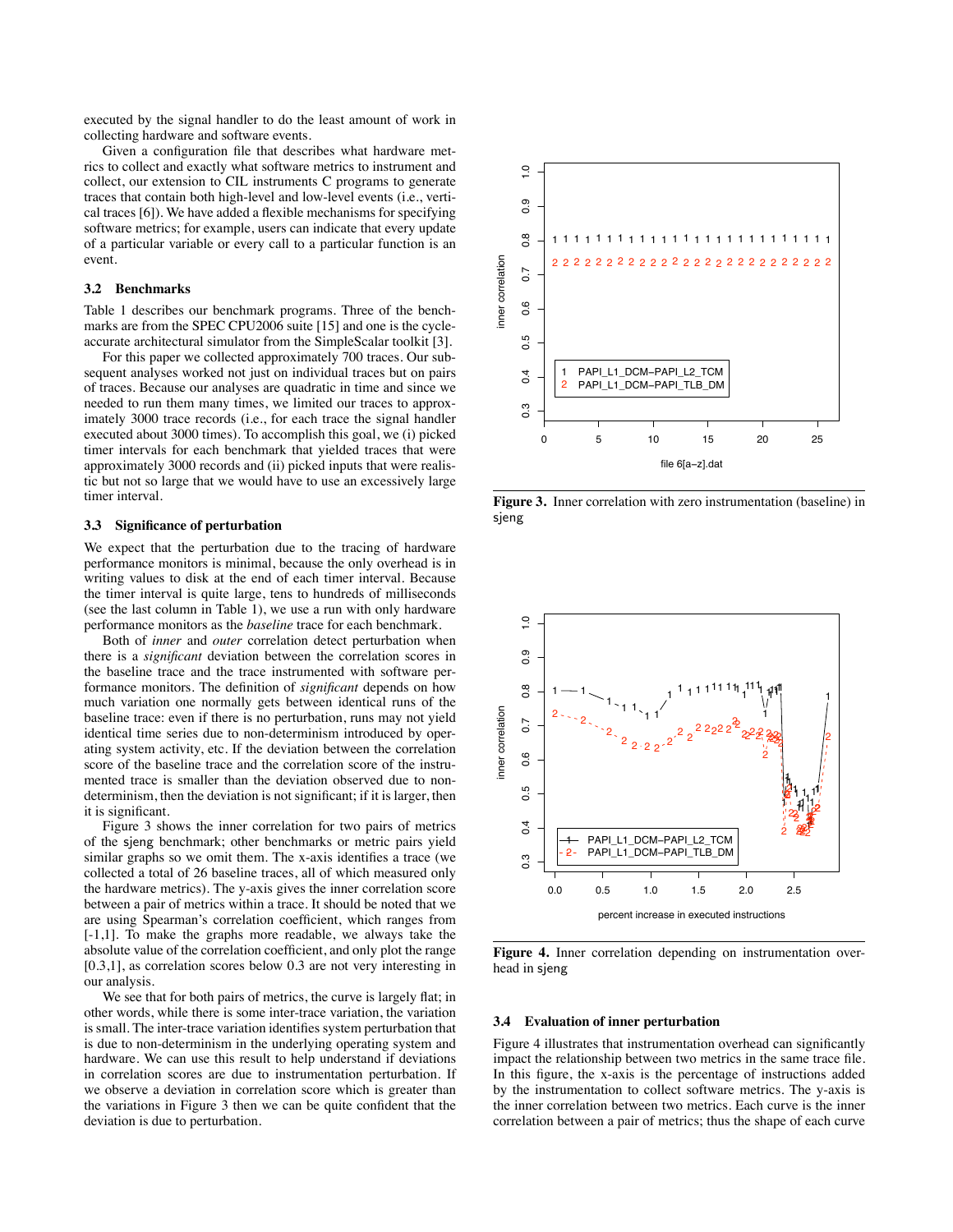| Benchmark    | Description             | Source                   | Input                    | Timer interval    |
|--------------|-------------------------|--------------------------|--------------------------|-------------------|
| bzip         | Compression             | <b>SPEC CPU2006 [15]</b> | input.source (ref input) | 10 <sub>ms</sub>  |
| mcf          | Vehicle scheduling      | SPEC CPU2006 [15]        | inp.in (ref input)       | 30ms              |
| sim-outorder | Architectural simulator | Simplescalar [3]         | gcc.ss -O integrate.i    | 100 <sub>ms</sub> |
| sjeng        | Chess                   | <b>SPEC CPU2006 [15]</b> | train.txt (train input)  | 200 <sub>ms</sub> |

**Table 1.** Benchmark programs



**Figure 5.** Perturbation due to instrumentation for one additional software metric in sjeng

indicates how inner correlation changes as we add more and more instrumentation.

The leftmost point gives the correlation score for the baseline trace; i.e. the trace where we only collect hardware metrics. As a point of reference, note that this point corresponds to the first point in Figure 3. The next point in Figure 4 gives the correlation score when we collect one software metric, while the third point gives the correlation score when we collect two software metrics; and so on. For example, the trace file represented by the fifth point contains four software metrics: the three software metrics from the third point plus an additional software metric.

The figure illustrates, for the sjeng benchmark, that perturbation due to instrumentation significantly affects the relationship between metrics. The inner correlation for L1 data cache misses and L2 cache misses (PAPI L1 DCM-PAPI L2 TCM) starts at 0.8 and dramatically drops to less than 0.5 at around a 2.25% increase in instructions. The inner correlation of L1 data cache misses and TLB misses (PAPI L1 DCM-PAPI TLB DM) has a similar, but slightly less dramatic change. Instrumentation overhead did not significantly perturb the hardware metric pairs that are omitted from the figure. Of the other benchmarks, sim-outorder exhibits similar behavior.

It is surprising that such a low instrumentation overhead (about 2.25% increase in instructions) causes such a dramatic perturbation. This goes against the common wisdom that if we perturb the instruction count or cycles by a small amount, the perturbation will also be small.

Figure 5 illustrates an explanation for the significant drop in Figure 4. It shows the signals of the two metrics involved in the PAPI L1 DCM-PAPI L2 TCM curve of Figure 4. Row *L1* shows PAPI L1 DCM and row *L2* shows PAPI L2 TCM. Column *Good* shows the signals for the last run before the drop in Figure 4, while column *Perturbed* shows the signals for the first run after the drop. The figure shows that the L1 signal changes drastically from *Good* to *Perturbed*. Row *S* shows the signal of the one additional software metric, spm func search, collected in the *Perturbed* run. For the *Good* run, the L1 and L2 signals are correlated. In particular, the bump in L2 in the middle of the signal is reflected in L1. For the *Perturbed* run, however, the L1 misses do not follow this bump as clearly. This phenomenon is reflected in the Spearman's correlation coefficient dropping to less than 0.5. The number of



**Figure 6.** Inner correlation depending on instrumentation overhead in bzip

events counted by spm func search is particularly high during the bump. This is an indication that the additional instrumentation needed for collecting that metric causes the bump in the L1 signal to disappear.

Figure 6 illustrates that additional instrumentation overhead does not always lead to additional perturbation. The figure shows the inner correlation of two metric pairs in bzip. As the number of executed instructions increases by up to 2.5% (more than the increase needed to significantly perturb the inner correlation of sjeng), the inner correlation barely changes. The mcf benchmark is similarly unaffected by additional instrumentation.

#### **3.5 Evaluation of outer perturbation**

Figure 7 illustrates that instrumentation overhead can also impact the relationship between two metrics in different traces. The xaxis shows instrumentation overhead as the percentage increase in executed instructions, and the y-axis represents outer correlation. Each line is the outer correlation of a metric with itself, where one of the trace files is the baseline trace that only collects hardware metrics. As with Figure 4, each point represents a run that contains all software metrics from the point to its left plus one additional metric. Figure 7 gives the data for sim-outorder; sjeng and mcf exhibit similar trends.

The figure illustrates that the outer correlation for all pairs of hardware metrics are significantly affected by the increase in instrumentation overhead. The outer correlation of branch mispredictions with itself (PAPI BR MSP) is most affected, while the outer correlation of translation lookaside buffer (TLB) misses with itself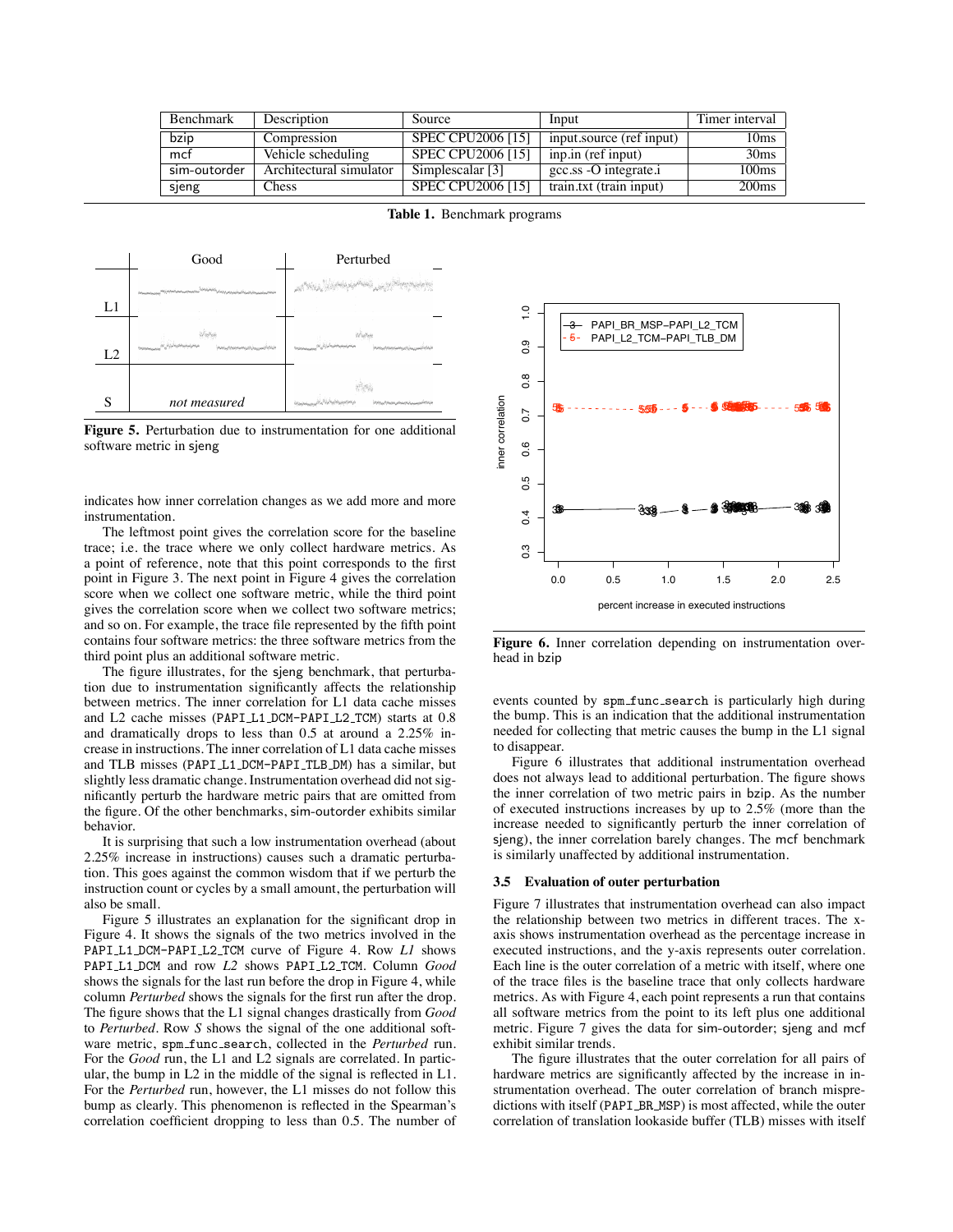

**Figure 7.** Outer correlation depending on instrumentation overhead in sim-outorder

(PAPI TLB DM) is least affected. Branch mispredicts drops from a correlation of above 0.9 to 0.3 with only 0.2% increase in executed instructions. Less dramatically, TLB misses drop from a correlation of 0.85 to below 0.6. Interestingly, as we add software metrics after the drop, the outer correlation for the metrics recovers. This implies that the instrumentation of different software metrics interact in subtle, and not always obvious, ways.

This graph illustrates that low instrumentation overhead can radically change the relationship, from being highly correlated to being poorly correlated, between two metrics collected in different traces.

Figure 8 shows the outer correlation for a different benchmark, bzip. It illustrates that the outer correlation between the same hardware metric in two different traces does not always have to be impacted by the overhead of additional instrumentation. While the outer correlation in sim-outorder was significantly affected by an overhead of less than 1%, the outer correlation in bzip is largely unaffected even with an instrumentation overhead of 2.5%.

To summarize, our results suggest that perturbation does not depend on the number of instrumentation instructions that we execute. Thus, our technique for detecting perturbation is useful even if the instrumentation overhead is very small.

### **4. Discussion**

The introduction described our methodology for collecting software metrics while keeping perturbation down. Section 2 described our approach for quantifying perturbation and Section 3 demonstrated our metrics with C programs. However, before our methodology is fully usable we have two open problems we need to address:

1. As we saw in Section 3 adding more instrumentation does not always increase perturbation; in some cases it may actually decrease perturbation. Thus, finding subsets of metrics to collect together without excessive perturbation is a non-trivial problem. The most general, but prohibitive, approach will try all



**Figure 8.** Outer correlation depending on instrumentation overhead in bzip

possible partitionings into subsets. We will investigate greedy approaches to this problem.

2. Our mechanism for detecting perturbation assumes that if there is any significant perturbation it will perturb the relationship between two hardware metrics. This may not be the case in general: for example, a given perturbation may not affect relationship between hardware metrics but may affect the relationship between two software metrics or one software and one hardware metric. We do not know if this phenomenon happens in practice; we will investigate this further in the continuation of this work.

## **5. Related work**

Prior work is rather limited in the field of trace perturbation, and can be broken into two distinct categories (i) perturbation *measurement* and (ii) perturbation *management*.

Indeed, our work falls into the category of perturbation measurement; we have provided an operational definition of perturbation, as we define a program to be perturbed if a set of hardware performance metrics *significantly* change, as a function of adding measurement instrumentation, and we have provided results that measure these fluctuations. Daigle et al[4] also provide an operational definition of perturbation when collecting program address references. Their approach looks at aggregate runtime slowdown as a function of the type of measurement instrumentation (*low* or *heavy*) as well as the overall increase in process memory. Using these metrics, the authors provided a means to describe when a program was dominated by measurement infrastructure. While useful for their performance analysis tasks, the metrics (runtime slowdown and memory increase) they used are far too coarse grained to accurately capture the true behavior of a program running on today's modern hardware.

Perturbation management is the process whereby the performance analyst realizes and accepts that any measurement infrastructure will necessarily perturb the program being measured. This approach builds models of perturbation incurred by an ob